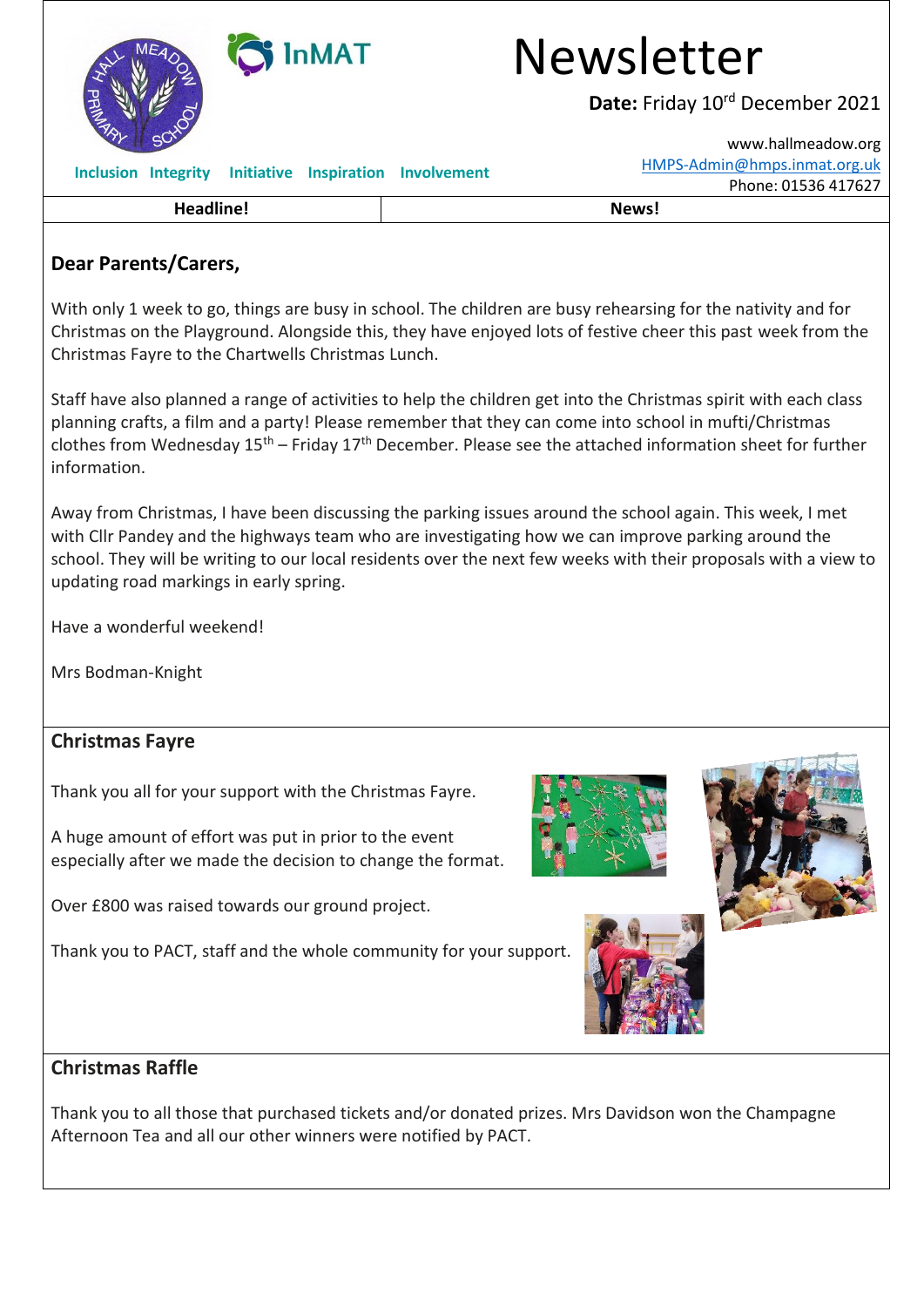| <b>Christmas on the Playground</b>                                                                                                                                                                                                                                                                                                              |
|-------------------------------------------------------------------------------------------------------------------------------------------------------------------------------------------------------------------------------------------------------------------------------------------------------------------------------------------------|
| We are still planning to sing to you all next Friday<br>(17 <sup>th</sup> December) at 2:30pm. Please arrive from 2:20pm and<br>stand where directed. Please join in when you can and enjoy the<br>festive spirit.                                                                                                                              |
| Children will be taken back to classes and can be collected as<br>soon as the event has finished (approx. 3pm).                                                                                                                                                                                                                                 |
| PACT will be serving mince pies and mulled wine as well as<br>holding the bottle stall which couldn't be held at the fayre as<br>contents do include bottles for the over 18s! Any spare change is<br>welcomed to see if we can pass the £1000 mark for Christmas<br>fundraising.                                                               |
| <b>Visit from Father Christmas</b>                                                                                                                                                                                                                                                                                                              |
| On Wednesday 15 <sup>th</sup> December, Father Christmas will be visiting<br>all classes and saying 'HoHoHo' to every child in school. Any<br>PACT presents purchased will be sent home at the end of the<br>day via the class staff.                                                                                                           |
| <b>Woodland Trust</b>                                                                                                                                                                                                                                                                                                                           |
| We are delighted to have had our Community Tree Pack<br>application accepted by the Woodland Trust, in conjunction with<br>the Queen's Jubilee.                                                                                                                                                                                                 |
| In March 2022, 30 saplings will arrive at School for us to expand<br>the wooded area at the end of our playing field. Over time, we<br>hope to develop this area into a small Forest School for the<br>children, providing a holistic and natural environment, as well as<br>STEM activities. We will keep you posted on this exciting project. |
|                                                                                                                                                                                                                                                                                                                                                 |
| <b>This Week's Stars are:</b><br><b>Iris</b> - Naia<br><b>Demeter</b> Yasmin<br><b>Apollo</b> Harley and Indiv<br><b>Poseidon</b> - Aisha<br><b>Athena</b> - Harper<br><b>Ares</b> - Luke<br>Zeus - Elam                                                                                                                                        |
|                                                                                                                                                                                                                                                                                                                                                 |